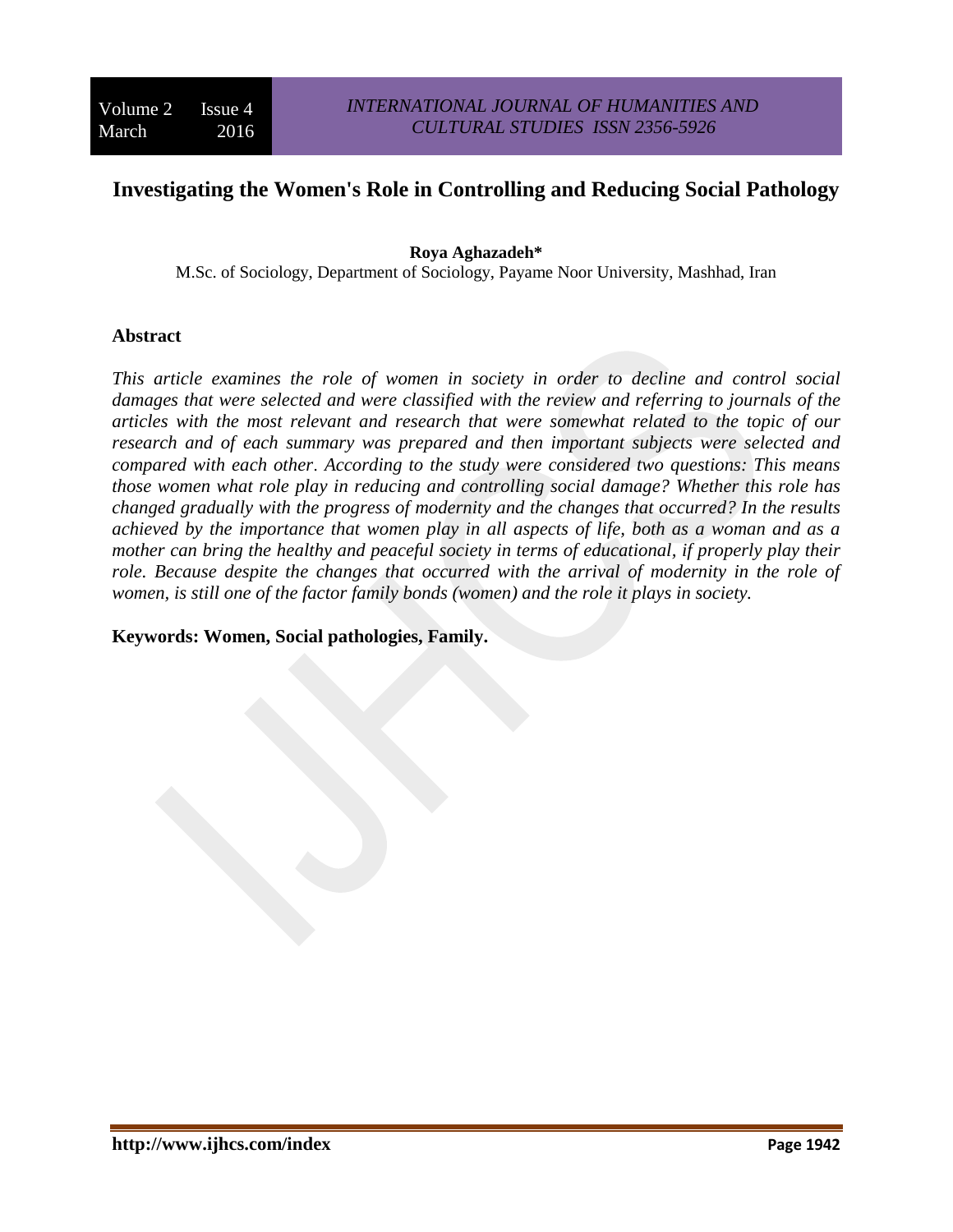## **Introduction**

The study of social deviances and co-called social pathology is the study and understanding of the root of social disorders. In fact, the social pathology is to study and etymology of irregularities, abnormalities and harms such as unemployment, drug addiction, poverty, suicide, divorce, etc., along with the causes and methods of prevention and treatment them, as well as the study of the pathological conditions and social chaos (Sotodeh, 2000, p 14-15). According to the statistics published of Welfare Organization in 2015 we infer that many social damages cause that the women as an important part of the community can't take the course of human revolution and their social and this has a negative effect on personal, family and social diminutions. Social pathology are caused by various factors in the micro and macro levels. Today, due to the changes that are happening in different communities, a variety of social pathologies and people at risk, especially women is in reshaping and increasing and various reasons like poverty in different dimensions such as culture, emotional, economic, legal and unanswered sexual needs cause social damages. Divorced women and homeless women as well as prostitute are mothers who are responsible for training their children in the future. While one of the perennial problems of parents, philosophers, psychologists and sociologists is that characteristics and abilities of children to what extent is caused by biological inheritance and extent of social learning in the family and in formal training? (Bernards, 1952؛ Ghaziyan, 2005, p 193). With regards to these issues raised and to investigate the role of women in reducing and controlling social pathology the question raise that women what role play in reducing and controlling social pathologies in the community,? Whether this role has changed gradually with the progress of modernity and the changes that occurred?

#### **Background Research**

## **The role of women in social pathology reduction**

Marashiyan (2011) in a paper examines the role of women as mothers in families in high-risk behaviors of adolescents, parents have the necessary skills to deal with problems that this can reduce tensions within the family and dealing with the problems of children, particularly teenagers are principled and reasonable. The most important feature female spirit that all subfeatures comes from it is intensity of emotion and feeling in her. This feature is important in understanding the spirit of the woman to the extent that it is impossible to understand the spirit and character of the woman without understanding it. The woman due to have a monumental task for the mother has the high affection and kindness. This situation has caused that altruism motivation he will have more strength. The capital is a precious gift that is innate in women and can play an effective role both a growth and perfection in herself and in the progress of human society. As you can see in this research element of emotion and femininity of the woman is considered one of the most important elements.

Arabi (2007) in a study entitled the role of the family in reducing distortions and social pathologies, stated the family is a foundation of human society as well as in the strength of social relationships and grow in every member of the society play fundamental role. Effort to strengthen the family and the establishment of relationships within the system, provide grounds for moral health and public prosperity. The family is a factor of "socialization" and transferred to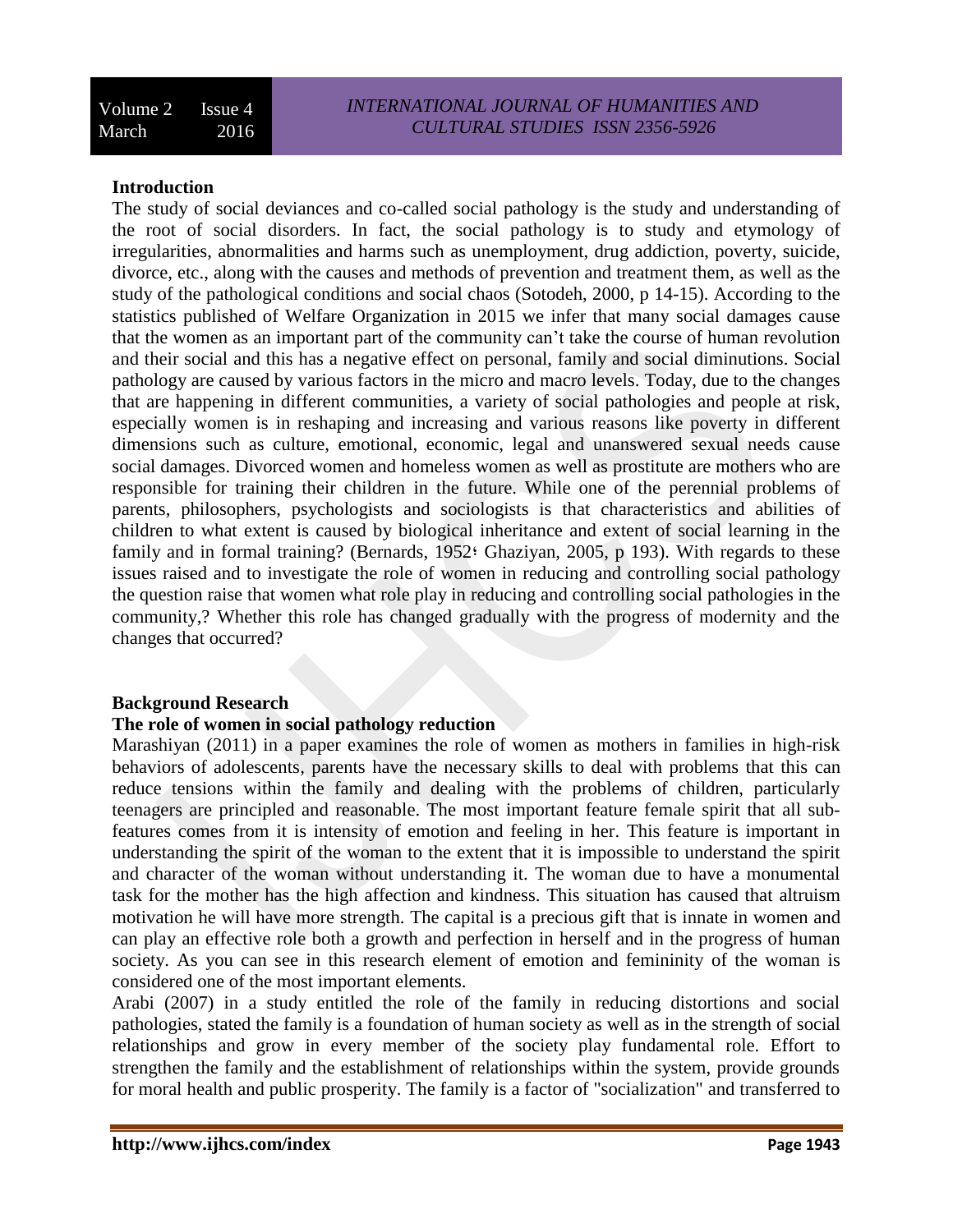the ethics and social skills from generation to another generation and is responsible for monitoring and controlling the behavior of its members. The family can effect on the breeding potential abilities of people by cares of childhood, adolescence and youth and has a major contribution in creating social cohesion and discipline in society. In this study, the role of family care is considered as an important principle in life.

## **Women luxury- oriented and its impact on social pathologies**

Mohammadi (2009) in a study entitled luxury- oriented of women in Islam (study of the causes, effects, solutions) stated luxury- oriented is kind of aesthetic and innate self- adoring that if it get out of the way of moderation and travel extremism, guide the actions and reactions, inhibit and direct the people and because people tend to luxury, suffer of tragedy and disaster due to. Luxury- oriented cause to many deviations in the lives of people who trend to luxury and in terms of educational impact on future generations. As such, this issue seems to be necessary. The institutionalization of the consumption correct principles and to inform young people especially mothers and Muslim women in Iran, the community saves of the ominous consequences of luxury- oriented. Base this study has been, data collection as library and the method of expression as descriptive- analytical. Therefore, love of splendor and beauty of the Quran and Hadith to moderation not only not condemned, but God put it the way for faithful slave to use it on the path to perfection that they should not fall into the extreme and luxury and women who are responsible for children's education if you meet the needs of the children in usual and have not lavish, foster children with emotional richness. In this study is referred to the luxury women in its extreme form and being to great tragedies in the community and women's luxury cause to practical deviations and in terms of educational also impact for the next generation.

Maroti and Rezaei (2012) in an article titled causes and effects on luxury- oriented on the families and strategies deal with it by relying on Quranic verses and traditions infallibles (A), stated luxury- oriented cause to many practical deviations in life and he believes that people who are the luxury- oriented are barrier to move the family towards their holy goals and are a factor to family conflict and emotional concern of the member that destroy the emotional balance of the family and would be disruptive to this sacred institution and also harm the national interest. In the study also consistent with previous research of practical deviations raised in case luxury as well as emotional concerns family members if luxury is an important point.

## **Social pathologies women headed households**

Khosravi (2001) in a study to determine the psychosocial- social pathologies of female-headed households due to the increasing rate of female-headed households around the world and they face with economic difficulties, social and emotional, at the beginning examine the concept and the rate of women heads of family and then he examine the psychosocial- social problems. Finally, to determine the factors that can prevent or reduce the stress and psychosocial- social pathologies. The results show that the main problems of women heads of households stated in the form of economic problems, lack of readiness for managing the family economy, negative social attitudes towards women heads of households, the number and role conflict and concern about the future of their children. If women heads of households have adequate social support, and have internal locus of control receive less damage. In this study is examined the effect of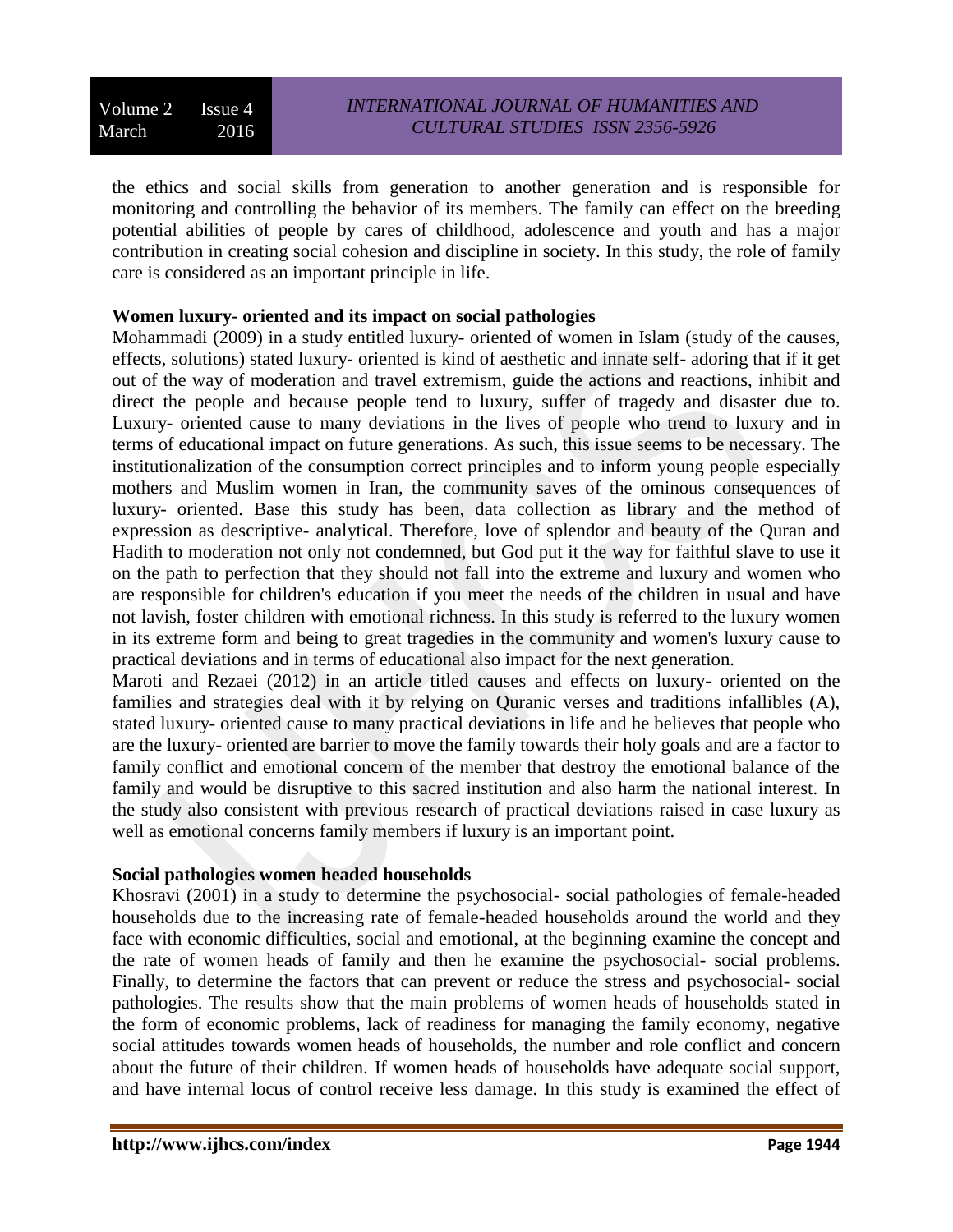economic and social- psychological problems of women in the community who have suffered themselves and are heads of households which therefore will bring a lot of harms to future generations.

# **The role of women in media harm reduction**

PorKomle and Khazai (2012) in an article titled emerging pathologies; Virtual social networks in ambush Iranian family after raised family status as the most important social unit has paid to creating information and communication technologies, the Internet and social networks pervasive expansion and plan them in the form of opportunities and threats to emerging pathologies resulting from a satellite, computer games, mobile phones and the Internet. Parents aren't familiar with the Internet and cyberspace and their children are a member in virtual social networks to contact with old friends and find new friends and to share their personal information and interests and often are not aware of the dangers lurking on them; Therefore, some strategies for coping and reduction of Internet threats in the cultural, educational dimensions and … especially the localization of virtual social networks is presented in this paper according to the norms of society.

## **Women's employment**

Mohammadi in pathology women's employment is discussed the phenomenon of women's employment with an overview of psychology and Islam. Because women's employment means paid work of the Qur'an and religious sources it is not contraindicated and the rights of men and women in work in Islam is recognized and there is not any different between them. There isn't any obstruction to work the Muslim women with maintain their Islamic identity, although can't be seen certain recommendations or encouraging to employment of women in religious texts. In fact, Islam Women's employment not in itself, but in the case that to the interests of the more important harm especially the role of mother and wife and maintain chastity and moral health of the community is unappealing. On the other hand, because as further incentives raised are associated with the economic and cultural anomalies of the community, ideal situation is achieved when phenomena such as poverty, discrimination, divorce, humiliation and violence against women to be minimized low, So that women are not forced to get rid of the consequences of these problems bear the heavy burden of employment. But in the conditions, women's employment with incentives, such as their basic needs and family, gain experience and success, increase self-confidence and self-esteem and social interaction, safeguard their future and family, task-oriented and services are positive and reasonable incentives, but when financial incentives in the form of greed, rivalry and luxury occur or when women's employment is because escape of real-life responsibility or to compete with men and trying to equality the rights of men and women means feminist, can't Islam agreement with such incentives be expressed [\(http://motaleat.tahzib-howzeh.ir/page/hawzahqom\\_14958\)](http://motaleat.tahzib-howzeh.ir/page/hawzahqom_14958)

# **The changing role of women in society**

Farashbandi and Porgholami in a study of pathology as the role of women and the family in contemporary society said that if you believe that in an era of globalization, the family is one of the main important bastions of resistance of values and can with an family efficient, especially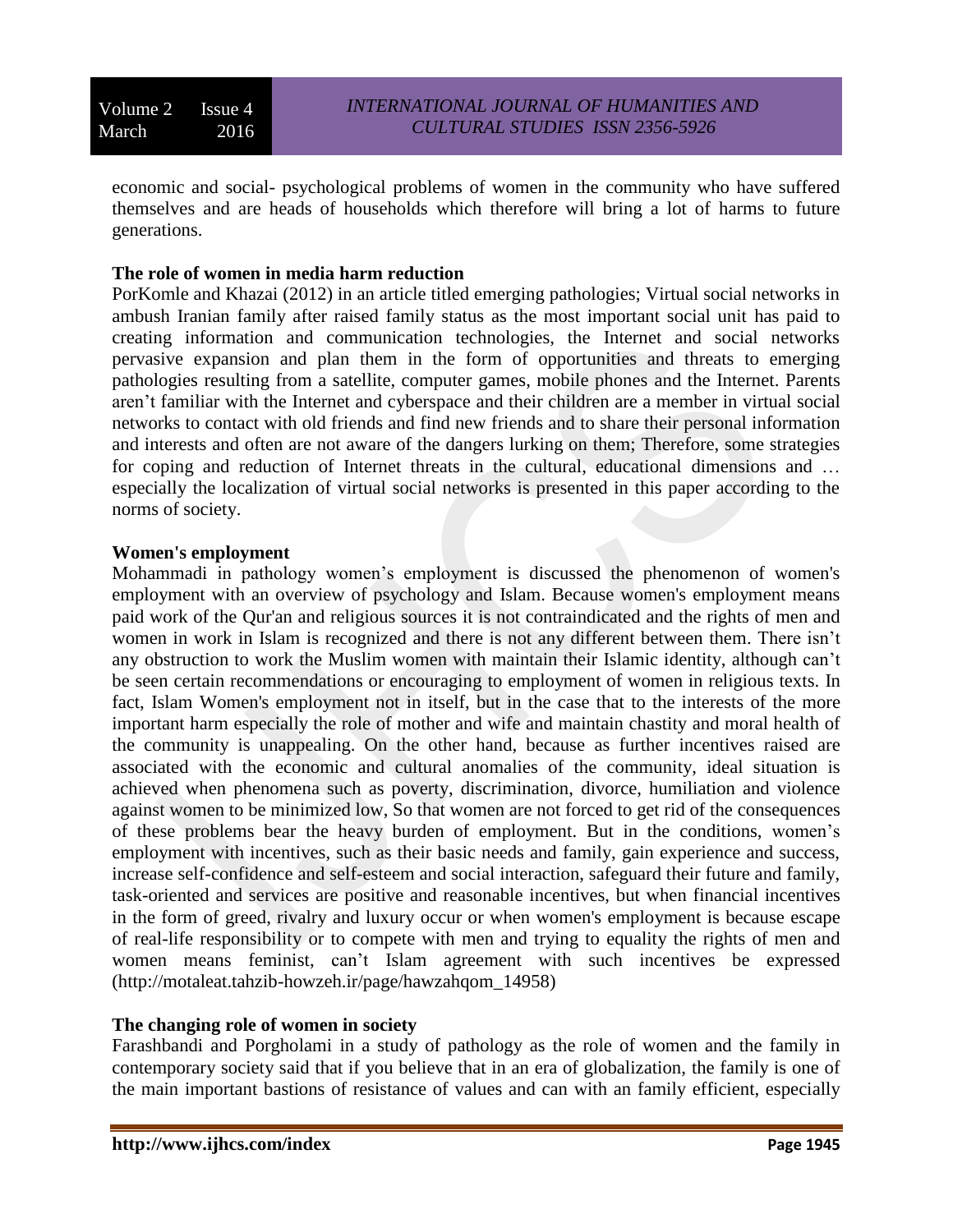by promoting the status and role of women direct the social and historical developments in favor of human values and concepts the Islamic, must Islamic system with a view pathological to its past performance, find a way to reform family and optimizing its functions. Edit family charter, reform the social participation patterns of women, reforming educational system, cultural patterns and social reform, strengthening counseling centers and special attention judicial system are including the basic strategies for improving of reform the status of the family in society. In this study. He Industrialization and production patterns change, massive changes in social structures, religious reform and replacement of human-centered rather than God-centered, to overcome on the positivist attitude of in science, effective presence and cultural of new technologies on people's lives, the emergence of feminist movements and support resources of world powers of them because of the alignment of interests and many other changes that modernity created in Western human life, he had forced to form the family differently than before with the new structure of relations, rights and ethics. even if the skill is a family man, unable to manage; economic support of women can't be guaranteed; women's traditional roles is not worth; a family that can't overcome the individual interests of its members; family for the upbringing of children, is not the authority and other indicators that is out family damages of limited discontents the traditional era and family breakdown has set on the scientist view horizon of the world and cause for concern them. With an overview in this study can be observed loosening of traditional values that as being a mother is the highest value in the community. The values such as pattern of good and obedient women, and even refusing to marry girls are values that if is still in some families Iran, but at the same time, in some families gradually trimmed.

## **Research Methodology**

The research method in this study is review articles. In this study, to find published studies in electronic sources as domestic journals, foreign dissertations in persian bases google scholar, magiran, IranMedex, SID and English PUPMED, web of science, google scholar used. English and Persian articles with keyword search strategy and main vocabulary is possible combination. Search using keywords Persian earthquake, planning and management and English bam earthquake, management, planning was done.

## **Discussion and conclusion**

In this article reviews the role of women in reducing and controlling the social pathologies that is main objective of the research and this question arises that the women what role play in reducing and controlling social pathologies in society? Whether gradually with the arrival of modernity and the changes created this role has changed? By examining the various articles about women and women's role in reducing social pathologies, element of emotion and feeling of the women were considered a role of family caregiving as well as mother honesty and love in raising children and control the social pathologies and in research that examined women luxury, the inferences can be carried out of these researches in terms of educational, if you indulge in luxury- oriented will involve in the great tragedies in society and if luxury- oriented direct the women to practical deviations in terms of educational will effect on the next generation. And in research that women suffered of psychological pathologies and were as head of household create a lot of damages to the next generations. In studies that examined the role of women in reducing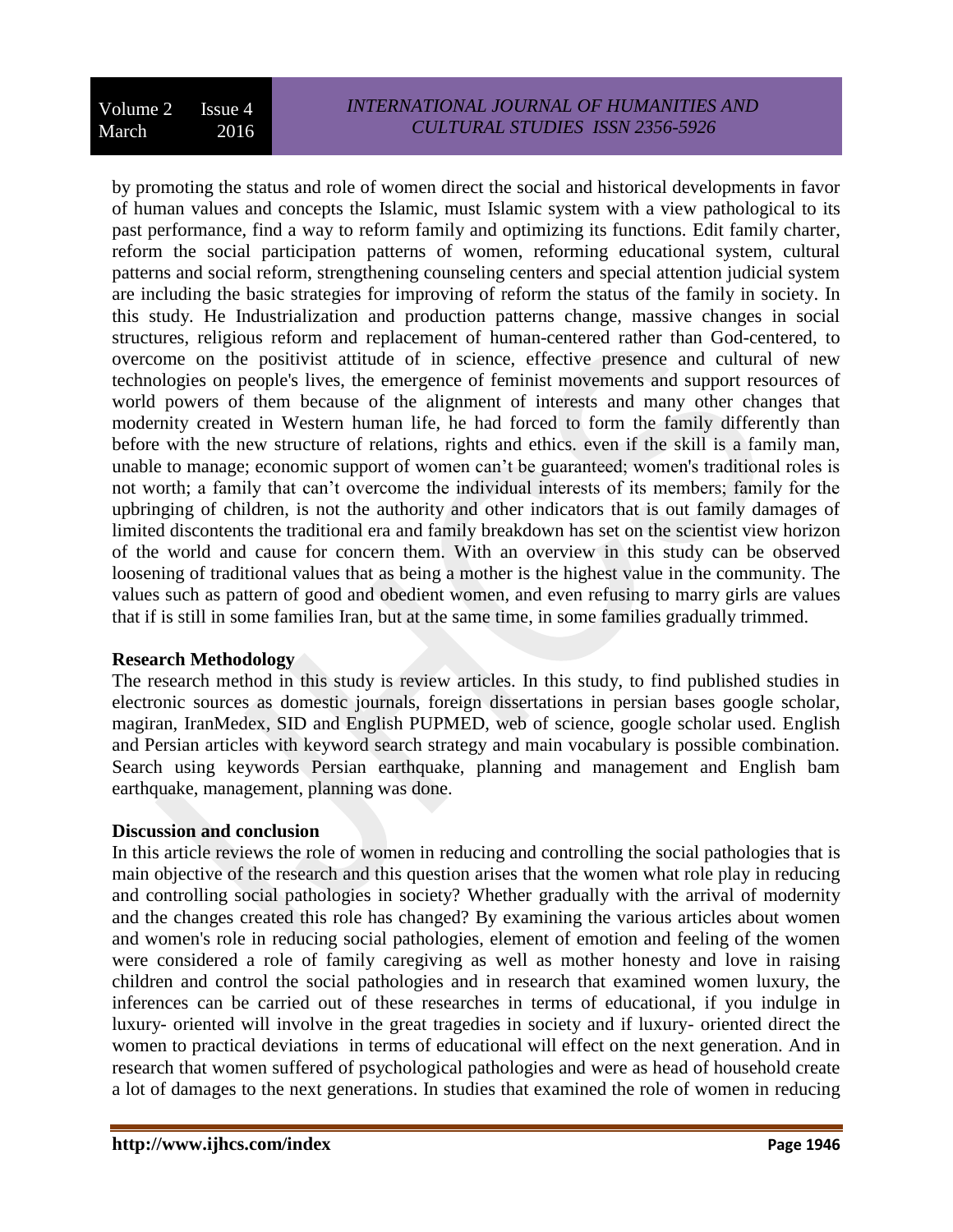# *INTERNATIONAL JOURNAL OF HUMANITIES AND CULTURAL STUDIES ISSN 2356-5926*

and harming the media the role of the family raise as a whole and the role of women about the role that is played in the family trimmed until in terms of emotional she more control. Islam Women's employment not in itself, but in the case that to the interests of the more important harm especially the role of mother and wife and maintain chastity and moral health of the community is unappealing. The changing role of women in society in question were examined on two papers that these results were obtained that can be seen the loosening of traditional values, in other words, mother great value. The values such as pattern of good and obedient women, and even refusing to marry girls are values that if is still in some families Iran, but at the same time, in some families gradually trimmed.